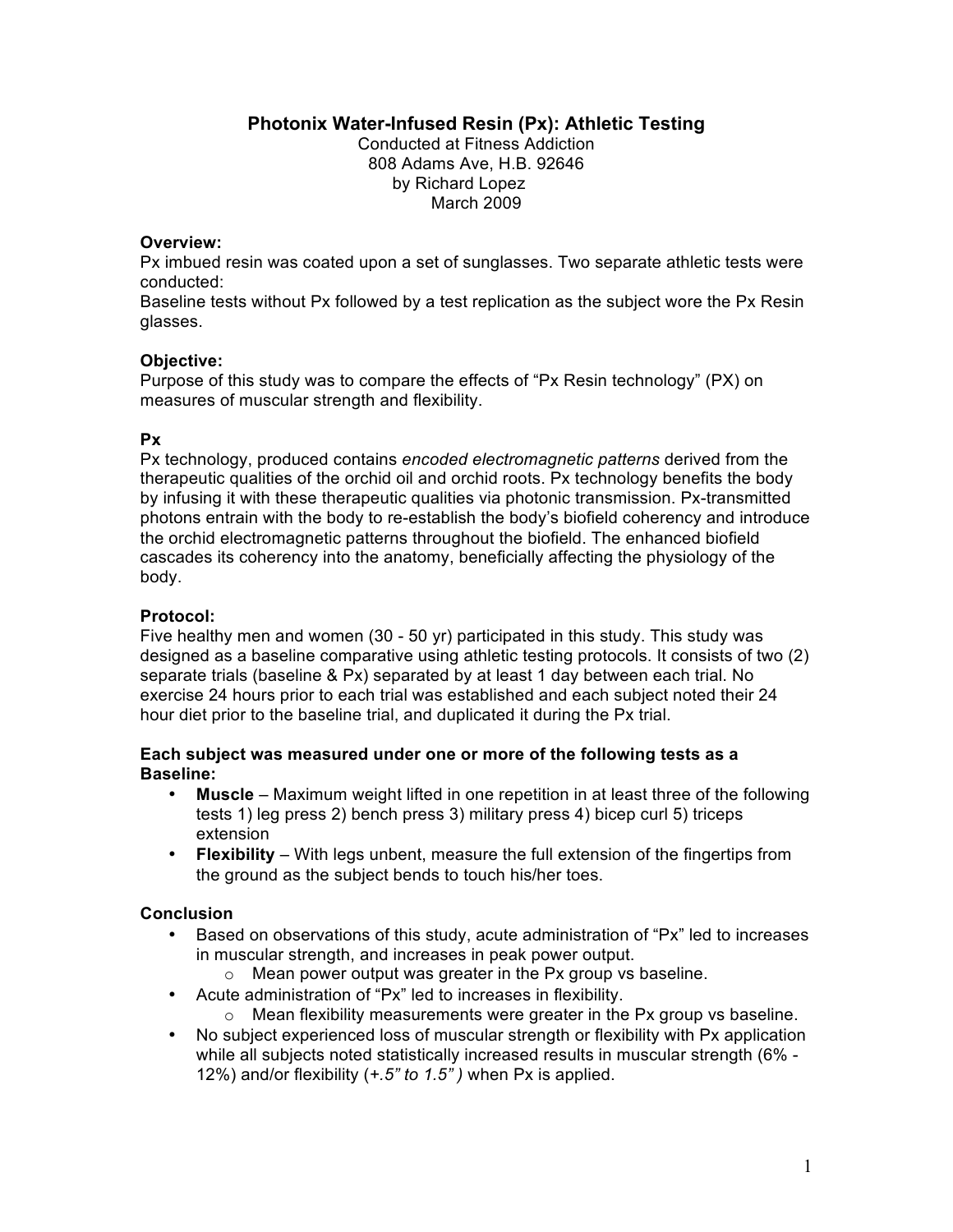# **Results**

(Improved performances highlighted in red)

| Subject 1             |                           |                           |
|-----------------------|---------------------------|---------------------------|
| <b>Muscle Testing</b> |                           |                           |
| Test Subject: #1      | <b>BASELINE:</b>          | <b>MAXIMUM WEIGHT ONE</b> |
| Age: 32               | <b>MAXIMUM WEIGHT ONE</b> | <b>REPITITION</b>         |
| Sex: M                | <b>REPITITION</b>         | USING PX.                 |
| Weight: 220lbs        |                           |                           |
| Height: 6'2"          |                           |                           |
| <b>MUSCLE TEST</b>    | >>>>>>>>>>>>>>>>>>>>>     |                           |
| Leg press             | 400 lbs                   | 410lbs                    |
| Bicep curl            | 80 lbs                    | <b>90 lbs</b>             |
| Triceps extension     | 170 lbs                   | <b>190 lbs</b>            |
| Military press        | 175 lbs                   | 175 lbs                   |

# **Flexibility Testing**

|                              | <b>MAXIMUM MEASURMENT</b><br><b>BASELINE</b> | <b>MAXIMUM MEASURMENT</b><br>USING PX. |
|------------------------------|----------------------------------------------|----------------------------------------|
| <b>Extension measurement</b> |                                              |                                        |
| from fingertips to ground    | subject reached beyond his                   | subject reached beyond his             |
|                              | toes                                         | toes                                   |

#### **Subject 2 Muscle Testing**

| Test Subject: #2         | <b>BASELINE:</b>          | <b>MAXIMUM WEIGHT ONE</b> |
|--------------------------|---------------------------|---------------------------|
| Age: 39                  | <b>MAXIMUM WEIGHT ONE</b> | <b>REPITITION</b>         |
| Sex: F                   | <b>REPITITION</b>         | USING PX.                 |
| Weight: 112 lbs          |                           |                           |
| Height: 5' 2"            |                           |                           |
| <b>MUSCLE TEST</b>       | >>>>>>>>>>>>>>>>>>>>>     |                           |
| Leg Press                | 180 lbs                   | <b>185 lbs</b>            |
| Bicep curl               | 20 lbs                    | 40 lbs                    |
| <b>Triceps extension</b> | 40 lbs                    | 60 lbs                    |
| <b>Bench Press</b>       | 40 lbs                    | <b>50 lbs</b>             |
| <b>Military Press</b>    | 30 lbs                    | 40 lbs                    |

# **Flexibility Testing**

|                              | MAXIMUM MEASURMENT | <b>MAXIMUM MEASURMENT</b> |
|------------------------------|--------------------|---------------------------|
|                              | <b>BASELINE</b>    | USING PX.                 |
| <b>Extension measurement</b> | .75"               |                           |
| from fingertips to ground    |                    |                           |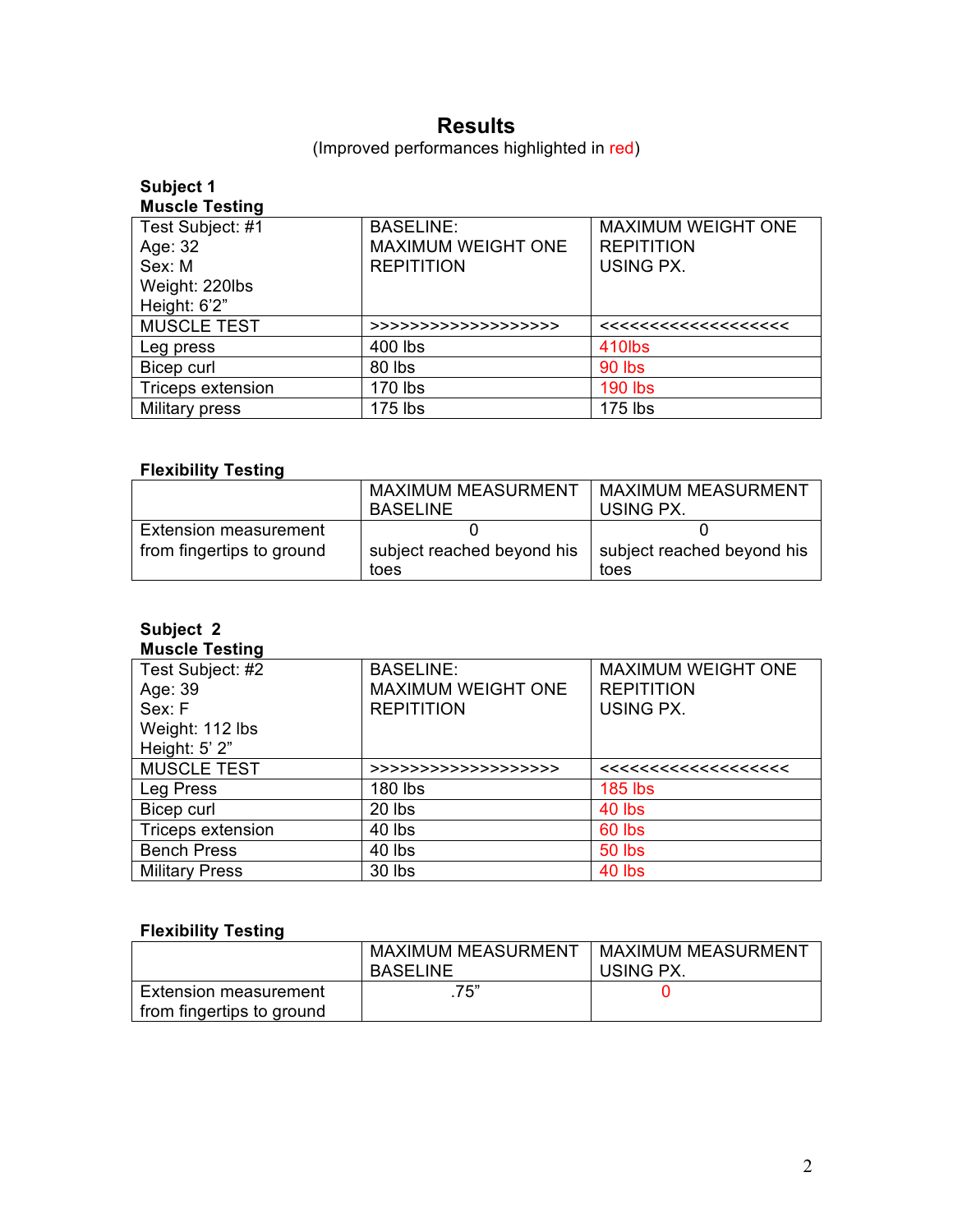# **Subject 3 - Muscle Testing**

| Test Subject: #3   | <b>BASELINE:</b>          | <b>MAXIMUM WEIGHT ONE</b> |
|--------------------|---------------------------|---------------------------|
| Age: 50            | <b>MAXIMUM WEIGHT ONE</b> | <b>REPITITION</b>         |
| Sex: F             | <b>REPITITION</b>         | USING PX.                 |
| Weight: 150 lbs    |                           |                           |
| Height: 5' 5"      |                           |                           |
|                    |                           |                           |
| <b>MUSCLE TEST</b> | >>>>>>>>>>>>>>>>>>>>>     |                           |
| Leg Press          | 110 lbs                   | $115$ lbs                 |
| Triceps extension  | 40 lbs                    | 60 lbs                    |
| <b>Bench Press</b> | 65 lbs                    | 65 lbs                    |

# **Flexibility Testing**

|                                                           | MAXIMUM MEASURMENT<br>BASELINE | <b>MAXIMUM MEASURMENT</b><br>USING PX. |
|-----------------------------------------------------------|--------------------------------|----------------------------------------|
| <b>Extension measurement</b><br>from fingertips to ground | 2.5"                           | 2 <sub>0</sub> "                       |

#### **Subject 4 Muscle Testing**

| Test Subject: #4         | <b>BASELINE:</b>          | <b>MAXIMUM WEIGHT ONE</b> |
|--------------------------|---------------------------|---------------------------|
| Age: 36                  | <b>MAXIMUM WEIGHT ONE</b> | <b>REPITITION</b>         |
| Sex: M                   | <b>REPITITION</b>         | USING PX.                 |
| Weight: 244 lbs          |                           |                           |
| Height: 5' 11"           |                           |                           |
| <b>MUSCLE TEST</b>       | >>>>>>>>>>>>>>>>>>>>>     |                           |
| Bicep curl               | 135 lbs                   | 135 lbs                   |
| <b>Triceps extension</b> | 200 lbs                   | 200 lbs                   |
| <b>Bench Press</b>       | 300 lbs                   | 315 lbs                   |
| <b>Military Press</b>    | 125 lbs                   | <b>135 lbs</b>            |

# **Flexibility Testing**

|                              | <b>MAXIMUM MEASURMENT</b><br><b>BASELINE</b> | <b>MAXIMUM MEASURMENT</b><br>USING PX. |
|------------------------------|----------------------------------------------|----------------------------------------|
| <b>Extension measurement</b> |                                              |                                        |
| from fingertips to ground    | subject reached beyond his                   | subject reached beyond his             |
|                              | toes                                         | toes                                   |

#### **Subject 5 Muscle Testing**

| Test Subject: #5         | <b>BASELINE:</b>          | <b>MAXIMUM WEIGHT ONE</b> |
|--------------------------|---------------------------|---------------------------|
| Age: 47                  | <b>MAXIMUM WEIGHT ONE</b> | <b>REPITITION</b>         |
| Sex: F                   | <b>REPITITION</b>         | USING PX.                 |
| Weight: 135 lbs          |                           |                           |
| Height: 5' 6"            |                           |                           |
| <b>MUSCLE TEST</b>       | >>>>>>>>>>>>>>>>>>>>>     |                           |
| Leg Press                | 140 lbs                   | <b>145 lbs</b>            |
| <b>Triceps extension</b> | 40 lbs                    | 40 lbs                    |
| <b>Bench Press</b>       | 30 lbs                    | 35 lbs                    |
| Bicep curl               | 40 lbs                    | 40 lbs                    |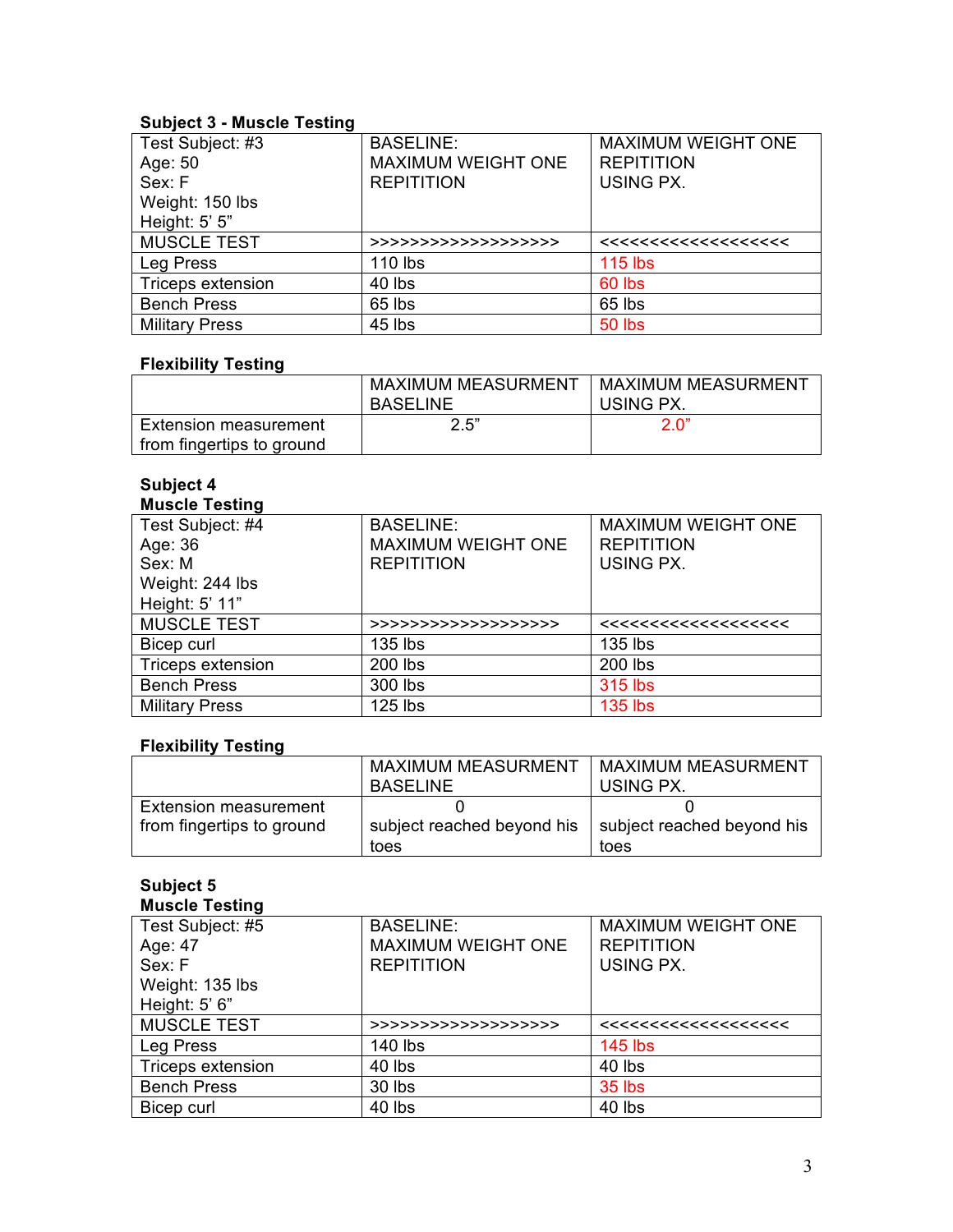# **Flexibility Testing**

|                              | <b>MAXIMUM MEASURMENT</b><br><b>BASELINE</b> | <b>MAXIMUM MEASURMENT</b><br>USING PX. |
|------------------------------|----------------------------------------------|----------------------------------------|
| <b>Extension measurement</b> | 1.5"                                         |                                        |
| from fingertips to ground    |                                              |                                        |

# **Summary of Test Results**

# **Summation Chart of Muscular Strength Testing**

|                | <b>BASELINE:</b>      | <b>MAXIMUM WEIGHT</b> | Percentage of increase |
|----------------|-----------------------|-----------------------|------------------------|
|                | <b>MAXIMUM WEIGHT</b> | <b>ONE REPITITION</b> | With PX                |
|                | <b>ONE REPITITION</b> | USING PX.             |                        |
| <b>MUSCLE</b>  | >>>>>>>>>>>>>>>>>>>>  |                       | >>>>>>>>>>>><<<<<<     |
| <b>TEST</b>    |                       |                       |                        |
| Leg            | 400 lbs               | 410 lbs               |                        |
| Press          | 180                   | 185                   |                        |
|                | 110                   | 115                   |                        |
|                | 140                   | 145                   |                        |
|                |                       |                       |                        |
| <b>TOTAL</b>   | 830 lbs               | <b>855 lbs</b>        | 3%                     |
| <b>Bicep</b>   | 80 lbs                | 90 lbs                |                        |
| curl           | 40                    | 40                    | 8%                     |
|                | 135                   | 135                   |                        |
|                | 40                    | 40                    |                        |
|                |                       |                       |                        |
| <b>TOTAL</b>   | <b>295 lbs</b>        | <b>305 lbs</b>        | 3%                     |
| <b>Triceps</b> | 170 lbs               | <b>190 lbs</b>        |                        |
| extension      | 40                    | 60                    |                        |
|                | 40                    | 60                    | 24%                    |
|                | 200                   | 200                   |                        |
|                | 40                    | 40                    |                        |
|                |                       |                       |                        |
| <b>TOTAL</b>   | 490 lbs               | <b>550 lbs</b>        | 12%                    |
| <b>Bench</b>   | 40 lbs                | 50 lbs                |                        |
| Press          | 300                   | 315                   | 7%                     |
|                | 65                    | 65                    |                        |
|                | 30                    | 30                    |                        |
| <b>TOTAL</b>   | 435 lbs               | <b>460 lbs</b>        | 6%                     |
| Military       | 175 lbs               | 175 lbs               |                        |
| Press          | 30                    | 40                    |                        |
|                | 45                    | 50                    |                        |
|                | 125                   | 135                   | 12%                    |
| <b>TOTAL</b>   | <b>375 lbs</b>        | <b>400 lbs</b>        | 6%                     |

• *A trends toward statistical significance of 6% mean muscular strength increase was established in cumulative muscle strength measurements.*

• *Comparing Baseline and PX conditions produced statistically significant differences in: leg press (830 ± 25 lbs, p= 3%); bicep curl (295 ± 10 lbs, p= 3%);*